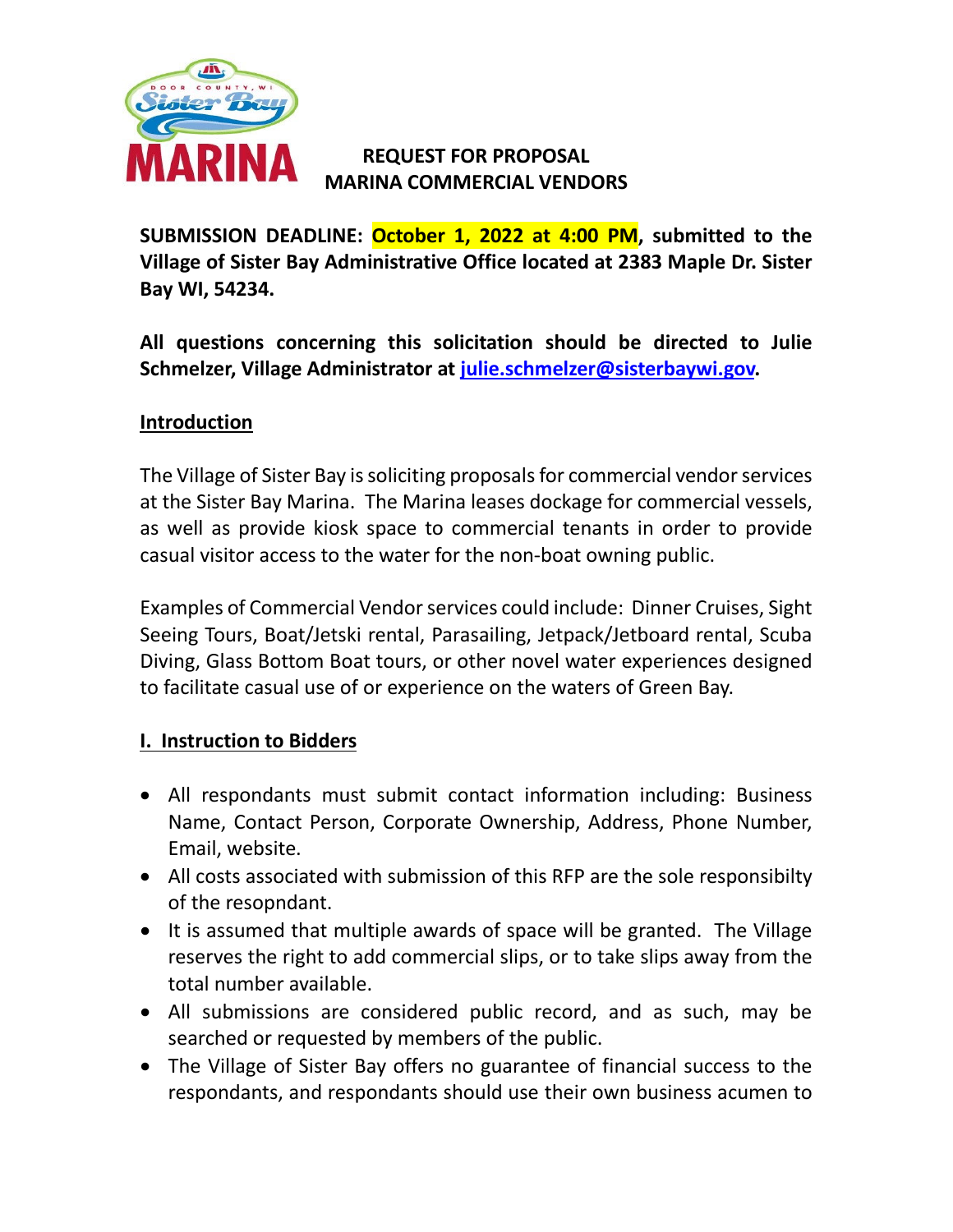determine if they are engaging in a financially viable enterprise. The Village will not provide additional accomodations, waiver of regulations, or marketing support.

• This is a Request for Proposals, not an invitation to BID: Responses will be evaluated on the basis of the relative merits of the proposal.

## **II. Submission Materials**

The following should be incorporated into each submission:

**General Information**. Business Name, Contact Person, Corporate Ownership, Address, Phone Number, Email, website, insurance information (if you are awarded, you will be required to name the Village as an additional insured). Please include a narrative introducing the company, its history of operation, captains/relevant staff, total number employed, average wage rates paid to employees, capacity to service the public, and projected number of customers to be served each month of operation for the 3-year length of the contract (plus auto renewals).

**Quality of Business Proposal.** A narrative explaining how your business proposal is meaningful and relevant to Sister Bay. Respondants should communicate how the business or service fits within the current atmosphere of the Sister Bay Marina.

**Prior Experience**. A narrative explaining prior experience with Marina Commercial services, and/or other similar business activities which would demonstrate proficiency with operating a marina commercial service business.

**Quality of Equipment**. A narrative and photographs demonstrating quality of equipment. Information regarding slip requirements should be included in this section, including length, berth, draft, and any other considerations in the physical placement of your vessel/vessels that we should be aware of. Vessel capacity, as well as the means by which your service can load, travel, unload, clean, and be ready for a subsequent loading should be provided (total available seats/day)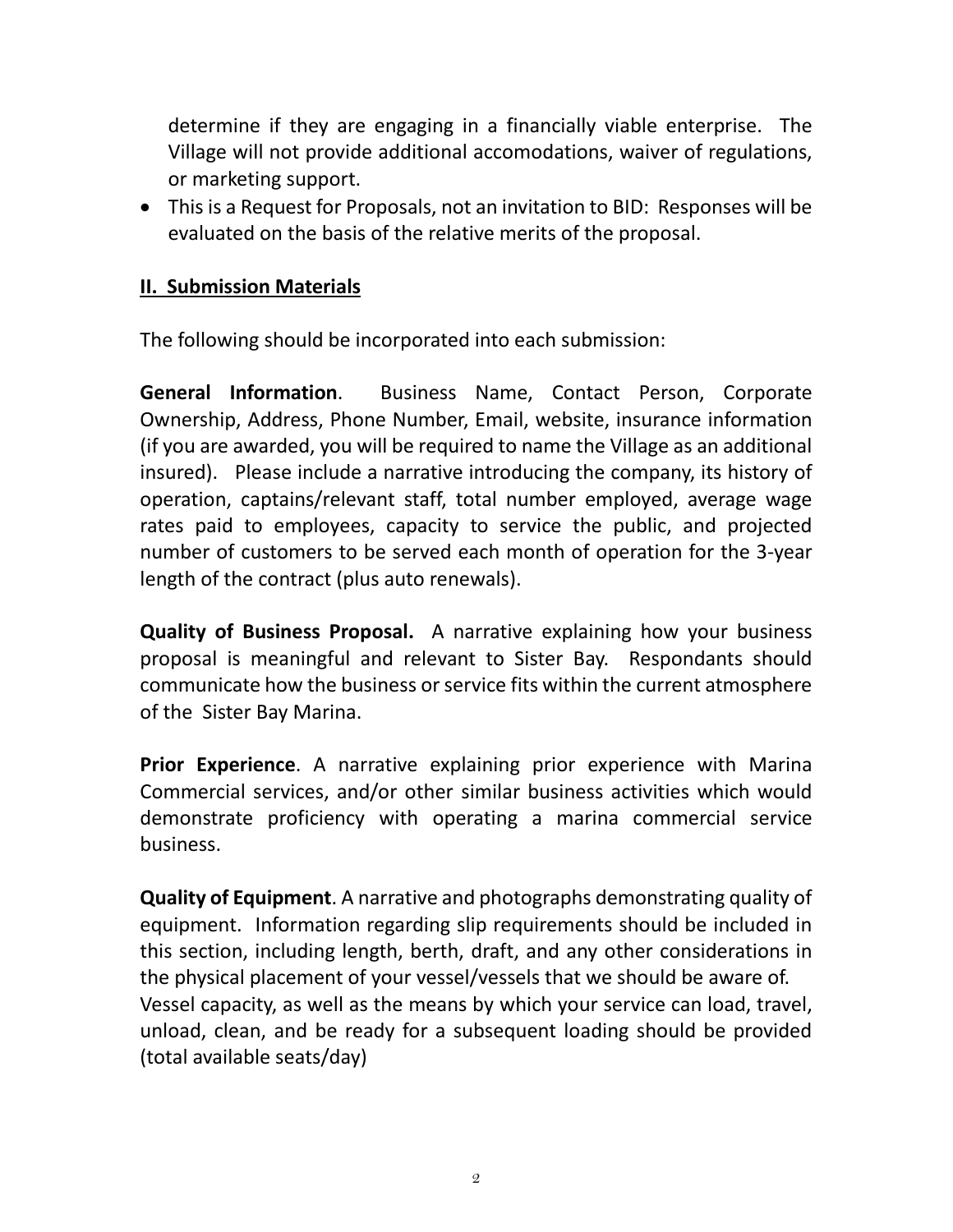**Marketing Commitment**. A narrative, graphs, and objective data demonstrating a commitment to marketing of the Marina Commercial Vending operation. Please include the following information:

- Your proposed 2023 marketing plan, including your marketing budget.
- Samples of rack cards, print ads, radio spots, or web based adversing materials.
- Social Media marketing campaign, demonstrated by page likes, shares, and page views. This should be included if you are an existing business operator in Sister Bay or elsewhere.
- Online booking is encouraged.

**Sister Bay Resident.** A record showing ownership in YOUR NAME of real property in the incorporated limits of the Village of Sister Bay.

**Door County Resident.** A record showing ownership in YOUR NAME of real property within the limits of Door County.

**Existing Operator**. A verifiable statement that you were a Commercial Vendor with the Marina during the 2022 season.

**Duration of Operation**. A schedule showing Seasonality, days of the week, and hours of operation. You will be expected to operate under all of these hours unless in the event of inclement weather (as confirmed by the national weather service).

**Quality of Service**. A narrative demonstrating the quality of the customer experience. Please provide the following as evidence of the quality of service that your operation will deliver:

- A narrative on the customer experience. Describe wait times, booking practices, availability of seats/equipment, and a summary of "what happens" when the customer is aboard. Where do you go? What do you do? How long do you do it? should all be answered.
- Yelp Reviews, Facebook Comments, Satisfaction Surveys or other customer feedback would be indicative of the objective material sought. Please provide at least 10 customer reviews.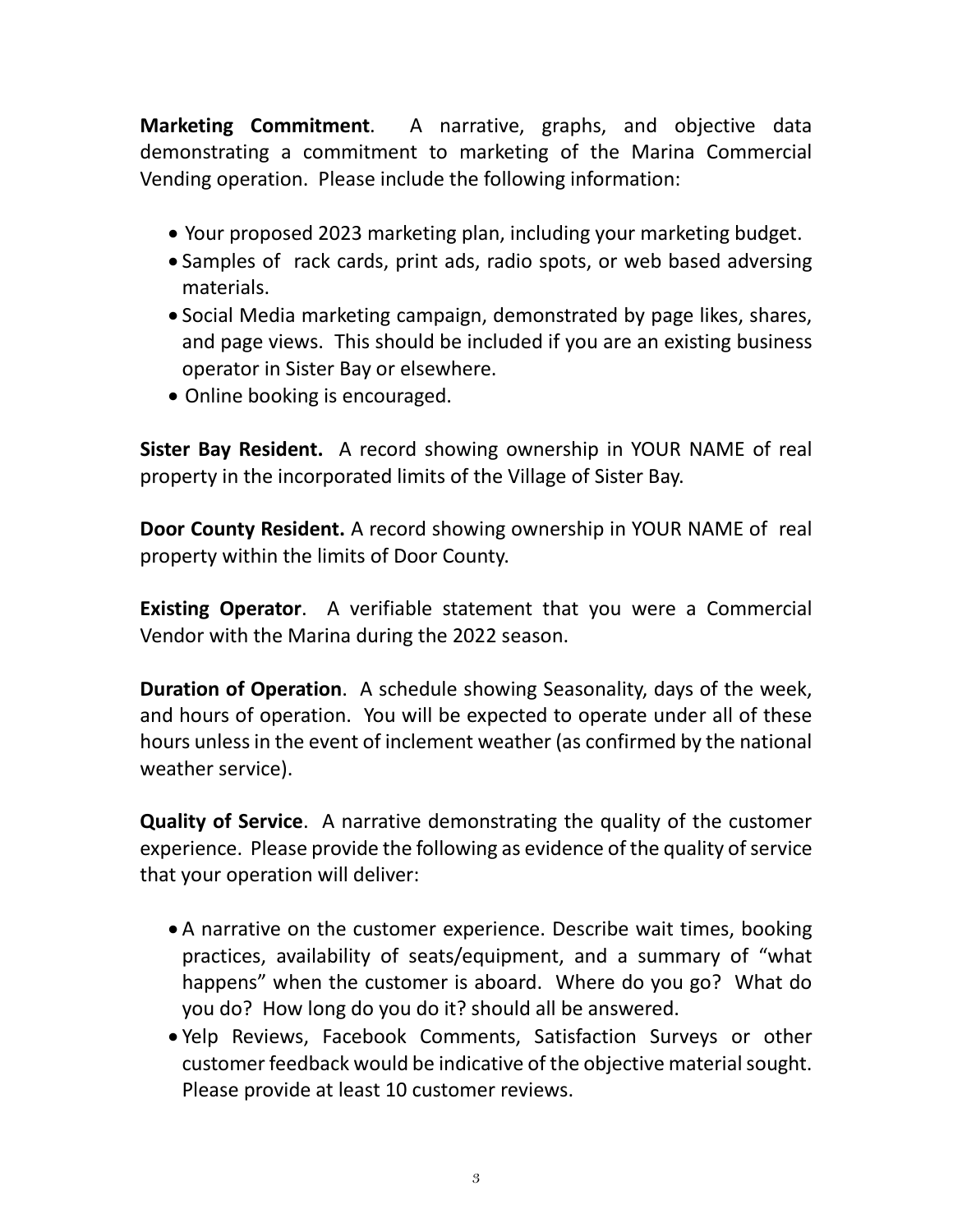- Please provide pricing information, any seasonal rate adjustments, marketing discounts, and other financial information which the selection committee may use to determine if the operation provides "value" to the Marina.
- Please provide information regarding competence of staff, training provided (such as the Door County Tourism Ambassador Certification), and levels of licensing, certification, or education they hold.

## **III. Contract Period**

Successful respondants will be offered an award of a **3-year contract, with an automatic 2-year renewal based on adherence to Marina Rules and Regulations.**

#### **IV. Rates:**

Rates for Commercial Leases will be reviewed on an annual basis by the Marina Committee, and any adjustments will be confirmed by the Village Board. Rates are subject to change. Any increases in rates will not be grounds for termination of a contract to provide commercial vendor services.

## **V. Evaluation and Selection**

The Village has established an evaluation instrument for proposals containing criteria valued on a weighted basis scale of 0-5 for each rating category. Each committee member will be an evaluator, and an average will be calculated based on the scores assigned by the committee members. The average score will be evaluated against the agerage scores from other submissions to determine to whom to award a contract.

Competition The committee may assign similar operator contracts. Subjective ideas such as "sail tour operator" may not be the same idea categories that the committee chooses to assign during this award period. The committee may also choose to award contracts to more than one operator of a particular type of vessel, if that vessel is or is not used in a different manner. An example would be a motor tour operator and a dive tour operator. Both use a motor vessel, but conduct their tours in slightly